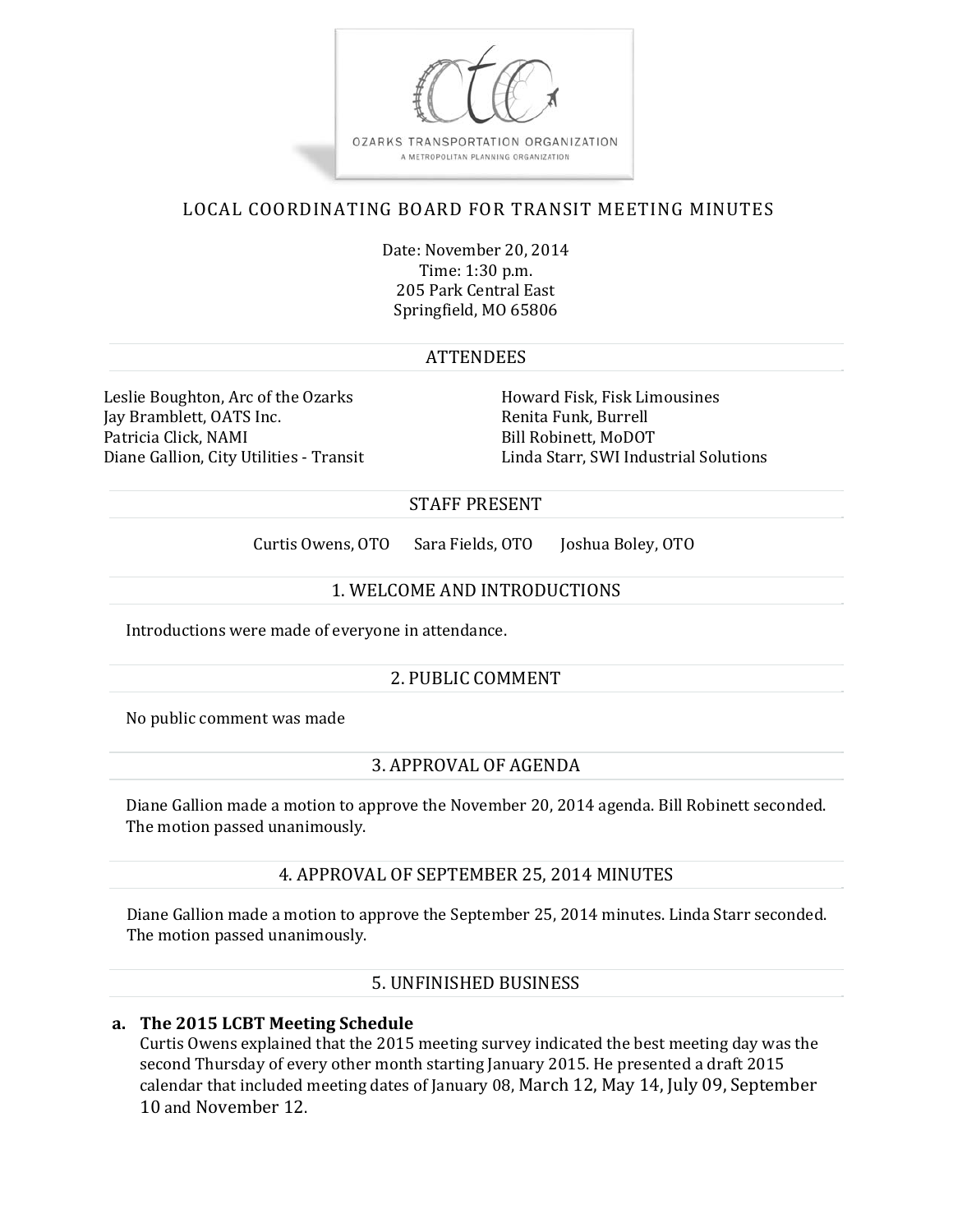## **(Action Required)**

Linda Starr motioned to approve the meeting scheduled as presented. Patricia Click seconded the motion. The motion passed unanimously.

#### **b. LCBT 2015‐2016 LCBT Appointments**

Curtis Owens explained that he contacted and confirmed each LCBT member's participation for 2015‐16. 

The voting members includes: Burrell Center - Renita Funk, City Utilities Transit - Diane Gallion, Fisk Transportation – Howard Fisk, National Alliance on Mental Illness - Patricia Click, OATS Inc. - Jeff Robinson, Southwest Center for Independent Living - Cari Wright, Southwest Missouri Office on Aging - June Huff, Springfield Regional Office - Department of Mental Health -Kathleen Featherstone, SWI Industrial Solution – Linda Starr, The Arc OF the Ozarks - Tim Dygon, Springfield-Greene County Park Board - Sheri Davis, Community Partnership of the Ozarks - Trent Sims.

Non-Voting Members included: Federal Transit Administration Region 7 - Mark Bechtel - Team Leader, MoDOT Central Office - TBA, MoDOT Southwest District - Andrew Seiler - Planner, Southwest Missouri Council of Governments - Daniel Watts – Planner.

## **(Action Required)**

Patricia Click motioned to approve the LCBT roster as presented. Diane Gallion second the motion. The motion passed unanimously.

A discussion about the chair and vice-chair position was made concerning the 2015-2016 Officers. 

## **(Action Required)**

Diane Gallion motioned to reappoint both Howard Fisk as Chair and Cari Wright as Vice-Chair. Linda Starr seconded the motion. The motion passed unanimously.

#### **c. The 5310 Program Application Update**

Curtis Owens explained since the last LCBT meeting, the 5310 program was opened for applications. The funding was combined for FY13 and FY14 to expedite the project allocations. He explained the FY13 funds would be awarded first, then the FY14 funds would be awarded until all funds were allocated.

The applications are due December  $1^{st}$  followed by an LCBT meeting on December  $3^{rd}$ . At the December  $3<sup>rd</sup>$  meeting the LCBT will review and select projects. Curtis will upload the application to a webpage and email LCBT members the address so that the application can be reviewed Dec  $2<sup>nd</sup>$  and  $3<sup>rd</sup>$  prior to the meeting. At the meeting on Dec  $3<sup>rd</sup>$  the group will review applications and make project selections. The projects selected will be sent to MoDOT for the administrative actions of the grant program.

Curtis explained in 2012 the LCBT awarded two vehicles pre-MAP-21. He explained  $MoDOT$ asked that these two applicants reapply for funds under MAP-21 criteria. Curtis explained these two project will be given first priority in this re-award. The awards went to Burrell Health and OATs Inc.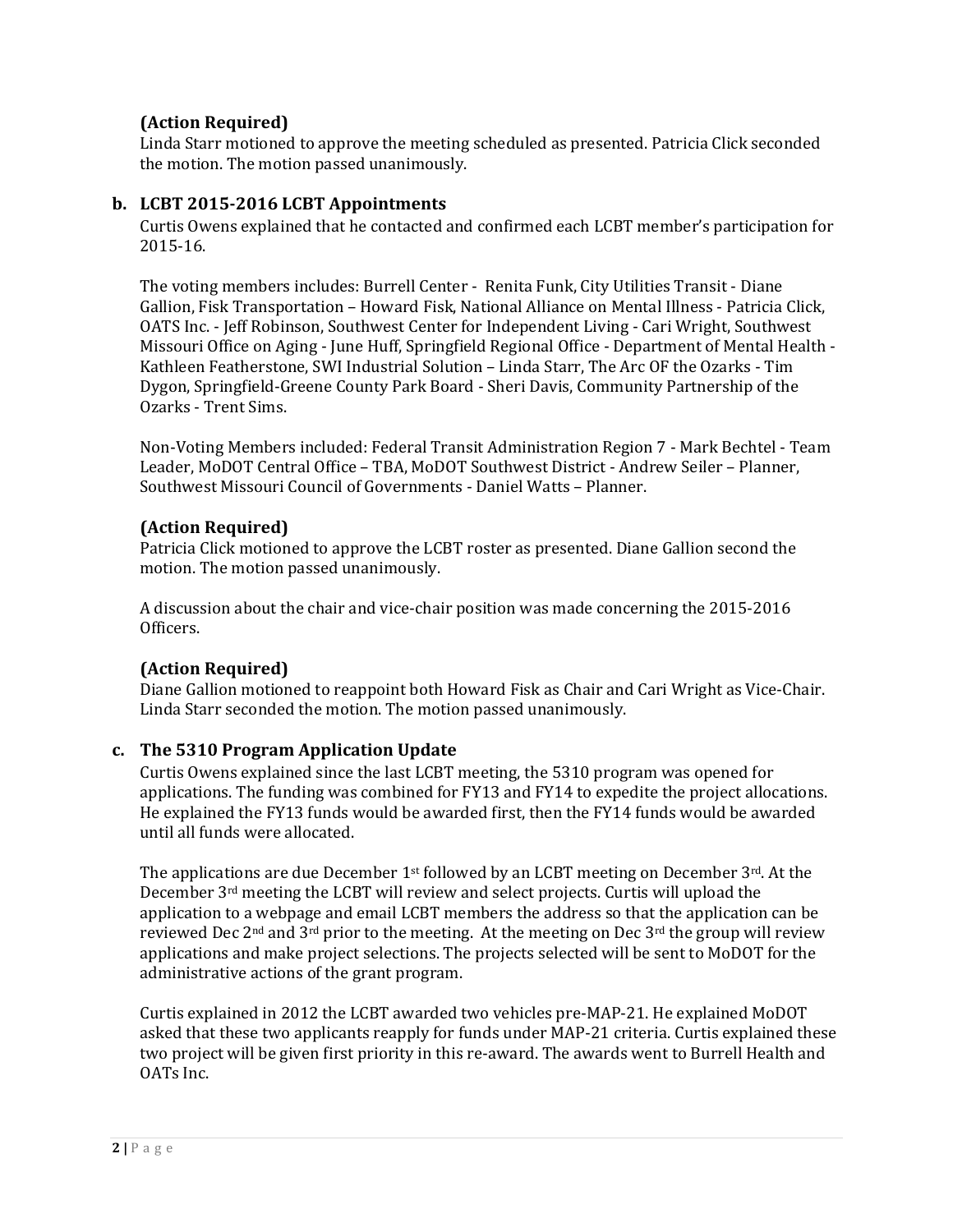Curtis shared the MoDOT 2015 vehicle bid awards list. He asked applicants to review the cost for the 80/20 breakdown for the application purposes. Bill Robinett explained that all vehicle floor plans could be viewed on MoDOT's website. Sara Fields asked Bill Robinett with MoDOT to comment on the possibility of getting this application cycle awarded in 2015. Bill did not think things would move fast enough to get these awarded in the 2015 cycle. He also mentioned the TEAM and Tram software has cause some issues of expediting this process. Therefore ordering vehicles would be a challenge.

Curtis showed the work sheet on the monitor and explained each application will be scored by the group as one score. He explained the process would be a single form completed as a group effort. 

#### **(Information only)**

#### **d. 5‐Year Implementation Plan Update**

Curtis explained the 5-Year Implementation Plan is important because it identifies the actions and strategies of the Transit Coordination Plan. He further explained that the 5310 program is connected to the TCP. The 5-Year Implementation Plan has a few 2014 task that will be a continuation into 2015 strategies and actions.

#### **(Information only)**

#### 6. NEW BUSINESS

#### **a. MoDOT Disposition Procedure and Replacement Program**

Bill Robinett explained the procedure starts with a letter requesting disposition be submitted to MoDOT. MoDOT holds the first lean and upon their approval MoDOT will release the title to the agency. The agency can then sell the vehicle and is required to return 80 percent of the selling funds to MoDOT's Vehicle Replacement Program. The agency will keep 20 percent plus \$225 for cost associated in sell the vehicle.

Agencies can request funds from the Replacement Program for repairs to vehicles. This may include repairs to lifts, engines and such type of approved repairs. The agency must get at least 2 estimates for the needed repairs. A letter of authorization from MoDOT must be given to the requesting agency before any reimbursements can be awarded. **(Information only)**

#### **b. MoDOT Staffing Changes**

Curtis explained MoDOT's multimodal division is changing staff. Director Steve Billings will be retiring in January and Dion Knipp will be assuming these responsibilities. Bill Robinett will be retiring in November. MoDOT is currently in the process of finding a replacement for this position. Christy Evers has assumed the responsibilities for the 5310 program. **(Information only)**

#### 8. OTHER BUSINESS

Sara Fields request to be on the January  $8<sup>th</sup>$  agenda to discuss the community focus report. This discussion will include views of the transportation efficiencies in our community.

#### **a. Next meeting December 3, 2014**

Curtis explained that the next meeting will be held at the OTO office on December  $3^{rd}$ . 1:30 p.m.